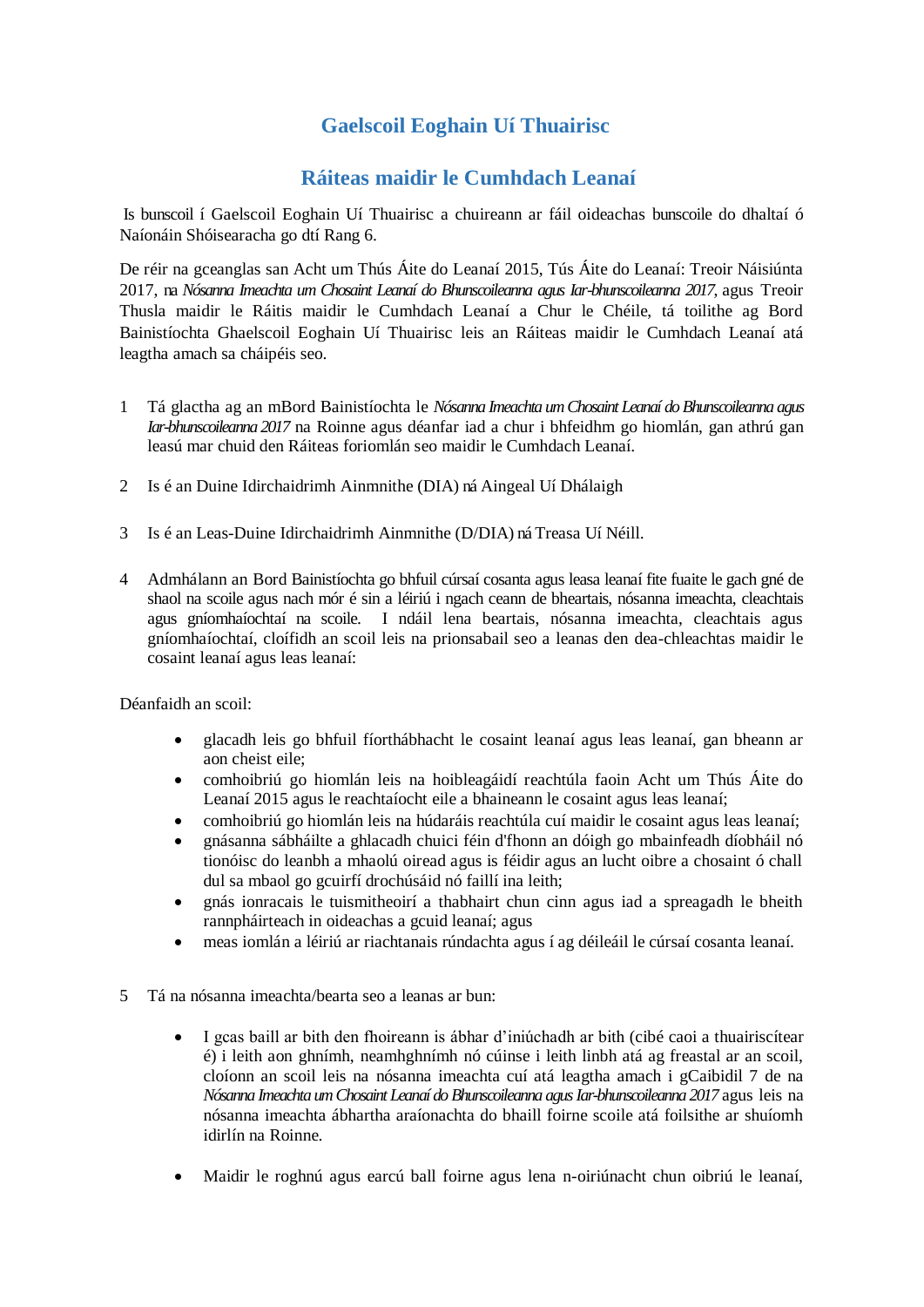cloíonn an scoil le riachtanais reachtúla grinnfhiosrúcháin na nAchtanna um an mBiúró Náisiúnta Grinnfhiosrúcháin (Leanaí agus Daoine Soghonta), 2012 go 2016 agus leis an treoir leathan maidir leis an dualgas cúraim atá leagtha insna ciorcláin ábhartha de chuid an Gharda a bhaineann le grinnfhiosrúchán agus earcaíocht agus atá arna bhfoilsiú ag an ROE agus le fáil ar shuíomh idirlín na ROE.

- Maidir le soláthar an eolais agus, áit is gá, an teagaisc agus na hoiliúna do lucht foirne chun a shonrú go bhfuil an díobháil (mar a shainmhínítear í in Acht 2015) tarlaithe rinne an scoil na nithe seo a leanas -
	- Cóip de Ráiteas na scoile maidir le Cumhdach Leanaí a chur ar fáil do gach ball den fhoireann
	- A chinntiú go gcuirfear cóip de Ráiteas na scoile maidir le Cumhdach Leanaí ar fáil do gach ball nua den fhoireann
	- Lucht foirne a spreagadh chun leas a bhaint as oiliúint chuí
	- $\triangleright$  Comhaltaí den Bhord Bainistíochta a spreagadh chun leas a bhaint as oiliúint chuí
	- Coimeádann an Bord Bainistíochta taifid de gach oiliúint a chuirtear ar lucht foirne agus ar chomhaltaí den Bhord
- Maidir le hábhair imní i dtaobh na cosanta leanaí a thuairisciú do Thusla, ní mór do gach ball foirne cloí leis na nósanna imeachta atá leagtha amach insna *Nósanna Imeachta um Chosaint Leanaí do Bhunscoileanna agus Iar-bhunscoileanna 2017* ar a n-áirítear, i gcás múinteoirí cláraithe, iad siúd a bhaineann le tuairisciú sainordaithe faoin Acht um Thús Áite do Leanaí 2015.
- Sa scoil seo tá an DIA thuasluaite ceaptha ag an mBord mar an "duine cuí" (mar a shainmhínítear sin san Acht um Thús Áite do Leanaí 2015) chun bheith mar an gcéad pointe teagmhála i leith an Ráitis maidir le Cumhdach Leanaí.
- Daoine sainordaithe is ea gach múinteoir cláraithe arna fhostú ag an scoil faoin Acht um Thús Áite do Leanaí 2015.
- De réir an Achta um Thús Áite do Leanaí 2015, tá measúnacht curtha i gcrích ag an mBord maidir leis an mbaol go mbainfeadh díobháil fhéideartha ar bith do leanbh a bheadh ag freastal ar an scoil nó ag glacadh páirte i ngníomhaíochtaí scoile. Tá measúnacht scríofa leis seo ina leagtar amach na réimsí riosca a sonraíodh agus nósanna imeachta na scoile chun na rioscaí sin a bhainistiú mar aguisín leis na nósanna imeachta seo.
- Is féidir rochtain ar na nósanna imeachta éagsúla dá dtagraítear sa Ráiteas seo trí shuíomh idirlín na scoile, nó trí shuíomh idirlín na ROE nó cuirfidh an scoil ar fáil iad ach iad a iarraidh.

**Nóta:** Níl sé i gceist go mbeadh an liosta thuas ina liosta uileghabhálach. Cuirfidh Boird Bhainistíochta ar leith san áireamh sa rannán seo cibé nósanna imeachta/bearta eile atá ábhartha don scoil i gceist.

- 6 Tá an ráiteas seo foilsithe ar shuíomh idirlín na scoile agus tá sé tugtha do gach ball de lucht foirne na scoile, do Chumann na dTuismitheoirí (Cairde na Gaelscoile) agus don phátrún (Easpag Chill Dara agus Leithghlinn). Tá sé ar fáil go héasca do thuismitheoirí agus caomhnóirí ach é a iarraidh. Cuirfear cóip den Ráiteas seo ar fail do Thusla agus don Roinn ach ceann a iarraidh.
- 7 Athbhreithneofar an Ráiteas seo maidir le Cumhdach Leanaí gach bliain nó a luaithe is indéanta tar éis d'athrú ábhartha bheith déanta maidir le haon ní dá dtagraíonn an ráiteas seo.